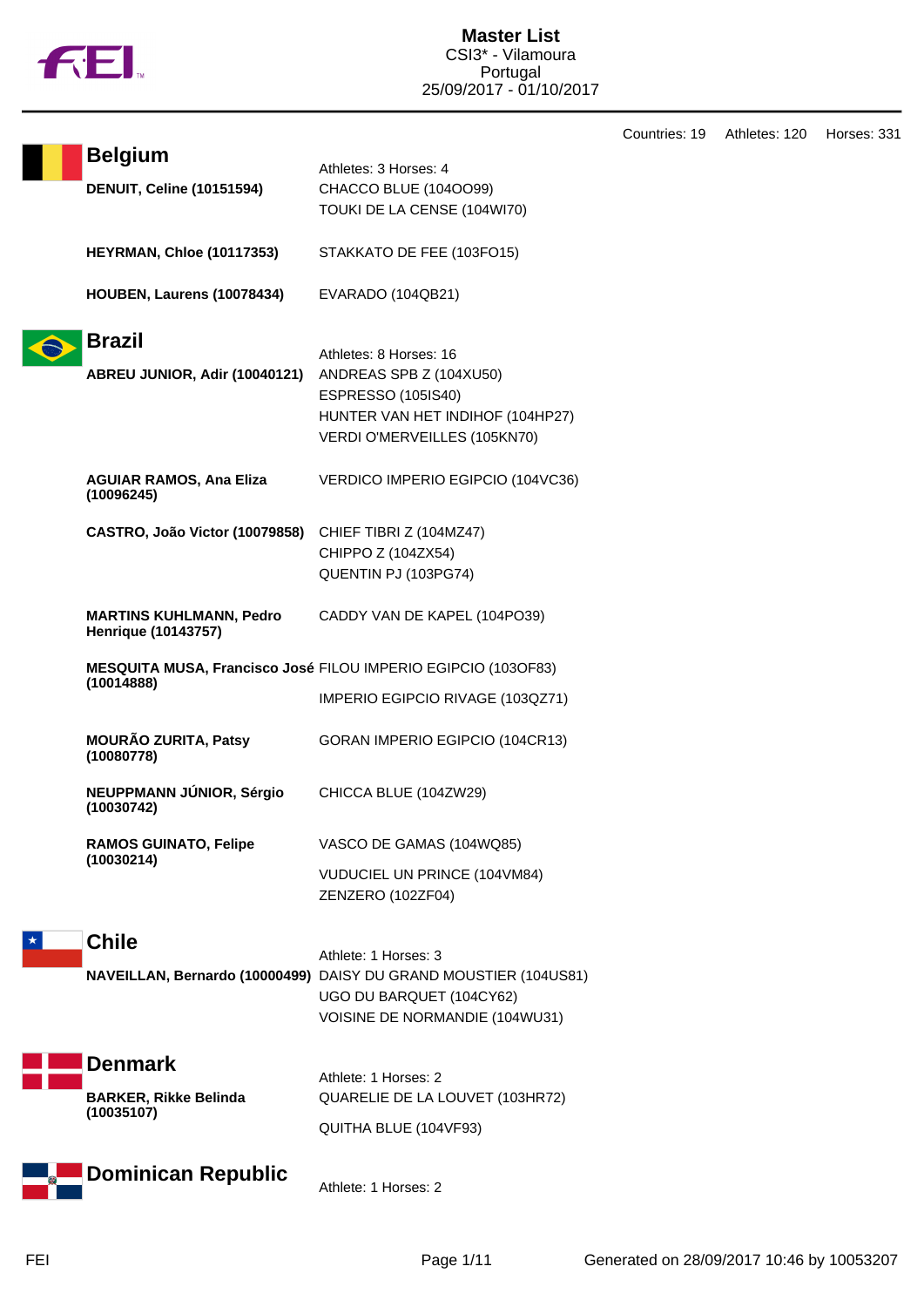| PELLERANO, Rogelio (10063870)                     | IRCO VAN KLAPSCHEUT (104VA99)<br>USHUAIA DE LA ROQUE (104IX13)                                                                                                                   |
|---------------------------------------------------|----------------------------------------------------------------------------------------------------------------------------------------------------------------------------------|
| <b>France</b><br><b>ANGOT, Reynald (10000388)</b> | Athletes: 17 Horses: 49<br>BROWNIE AND CREAM (104OF76)<br>DULHAN DE LA ROQUE (104EW08)<br>SYMPHONIE DES BICHES (103QV00)<br>VINTADGE DE LA ROQUE (104YE70)<br>VIREVOLT (105TM64) |
| <b>CIMOLAI, Pierre (10019523)</b>                 | QUALITY DU GOLFE (102ZO15)<br>UNISONANZA (105KC57)<br>UPSILON DE LA LINIERE (104KE77)                                                                                            |
| DAUZIER, M Charlotte (10094399)                   | SOYAU D'UPEN (105MR86)                                                                                                                                                           |
| DECAQUERAY, Ninon (10083329)                      | PARADIS LATIN (102PT18)<br>RADJAR MAIL (104AT60)<br>TEMPO DE PUYMALIER (104DV95)                                                                                                 |
| GILBERT, Anne Claire (10039920)                   | TENOR D'ELLE (104XR11)<br>VIOLETA DE TOURTOULOU (105BE26)                                                                                                                        |
| <b>GIRAUD, Flore (10081150)</b>                   | SECRET SEMILLY (103QD82)<br>ULISCA DU TOUNEY (104CR84)<br>VOYOU DU BOBOIS (105AQ83)                                                                                              |
| GLEMOT, Benedicte (10155593)                      | AGATHE DE LA POMME (105SW33)                                                                                                                                                     |
| HECART, Adeline (10057028)                        | PASHA DU GUE (102SL86)<br>QUESTION D'ORVAL (103AU64)<br>VENDETTA DE COSSIGNY (105AE42)<br>VENDETTA DE LA ROQUE (104SE95)                                                         |
| <b>HECART, Marie (10002164)</b>                   | SOLERO MS (103MS91)<br>UPSILONE DE LA ROQUE (104EW12)<br>VAHINEE (104WB95)                                                                                                       |
| HECART, Michel (10011454)                         | DIVINE DE LA ROQUE (104EW07)<br>SIRE JAG DE COURTHOE (103XX45)<br>ULTIME DE LA ROQUE (104PK46)<br>VIP DE LA ROQUE (104PK71)                                                      |
| <b>JONQUERES D'ORIOLA, Guy</b><br>(10001522)      | QUARTZY DES BAILLONS (104ML41)<br>URANUS BOY (104OX44)<br>UTWO DES TESS (105ME73)<br>VIDOCQ DE LA BY (104SH95)<br>ZALLINA FLOREVAL (104NB48)                                     |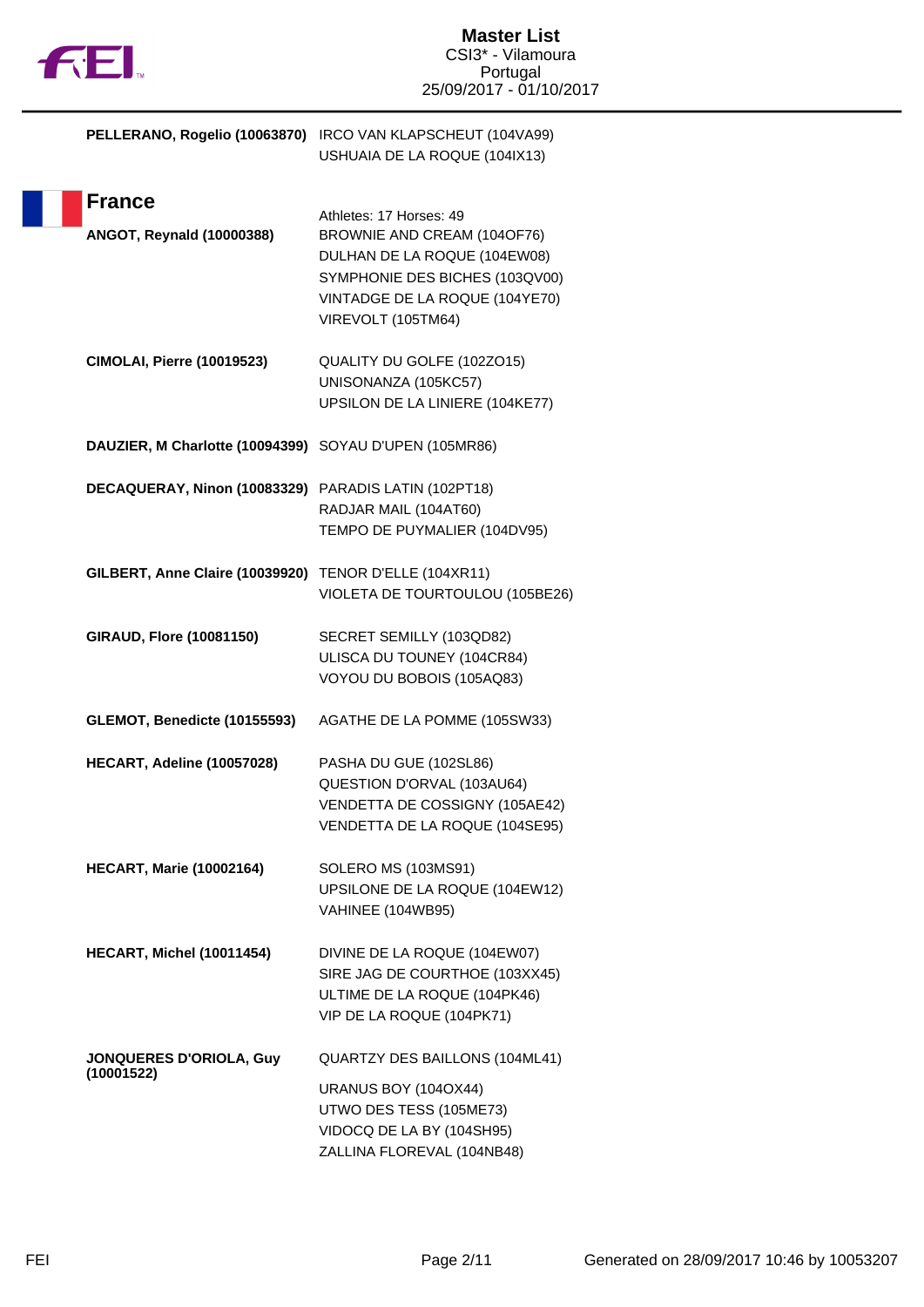

| PAILLOT, Nicolas (10011560)                                   | IOMARE DE L'ESKU (104ZK64)<br>SABINE DES IBIS (104JN01)<br>TOO LONG WINDSOR Z (105QG34)<br>USA NORMANDE (104TF59)<br><b>VIF ALIA (104UH80)</b>                 |
|---------------------------------------------------------------|----------------------------------------------------------------------------------------------------------------------------------------------------------------|
| <b>RIDENT, Paul (10002495)</b>                                | VALENTINO MASSUERE (104YU58)                                                                                                                                   |
| <b>ROUCHON, Adrien (10035893)</b>                             | HALICA VD BREEMEERSEN (104FO38)<br>SCALA DES CHAMPS (103PF90)<br>VAM'S DU TEMPLE (105UA50)<br>VIZIR DE L'EPINE (105TB22)                                       |
| SABATIER, Marine (10136617)                                   | SANGHA DU JAOLAS (105BQ05)                                                                                                                                     |
| TACHET, Victoria (10069993)                                   | SEABEA SWEET D'OR (104SY36)<br>UNIVERS DU VINNEBUS (104HX46)<br>VIRTUELLE RIVIERA (104WZ01)                                                                    |
| <b>VIEIRA, Jeremy (10030634)</b>                              | SOLO DES RUETS (104CC21)                                                                                                                                       |
| Germany<br>AUFRECHT, Pia-Luise (10002553) ANITA 136 (104SP62) | Athletes: 9 Horses: 29<br>CONNELLY 2 (103VP65)                                                                                                                 |
| <b>HEUER, Daniel (10012368)</b>                               | CANEVARO (103CN54)<br>ELIOS DE L'EPINETTE (104RP68)<br>EXELLENTIE (104SI90)<br><b>QUINLAN 2 (103DR01)</b>                                                      |
| <b>KLATTE, Alina (10008771)</b>                               | CAPPELLA 3 (105BC39)                                                                                                                                           |
| KNIPPLING, Andreas (10000702)                                 | DELCENTO (104PL65)<br>EVER GOLD (104PL67)<br>HERTOCH VAN T PRINSENVELD (103XS86)                                                                               |
| LILL, Maximilian (10034268)                                   | CAVA GIRL M (104WY56)<br>ELDORADO V (105AY08)<br>GRANAT 301 (103CK67)<br><b>VALOUR (105BQ36)</b><br>ZARA 104 (104DB95)                                         |
| POHL, Nicola (10071629)                                       | BIBENBREAKER (103FS60)<br>CAVAS TOFTEGARD (105KM86)<br>COPAIN HD (104EI76)<br>DIEG'EAU DE VILLEE (104VP23)<br>LAST MINUTE 60 (102UP23)<br>SIE C CROS (102NI01) |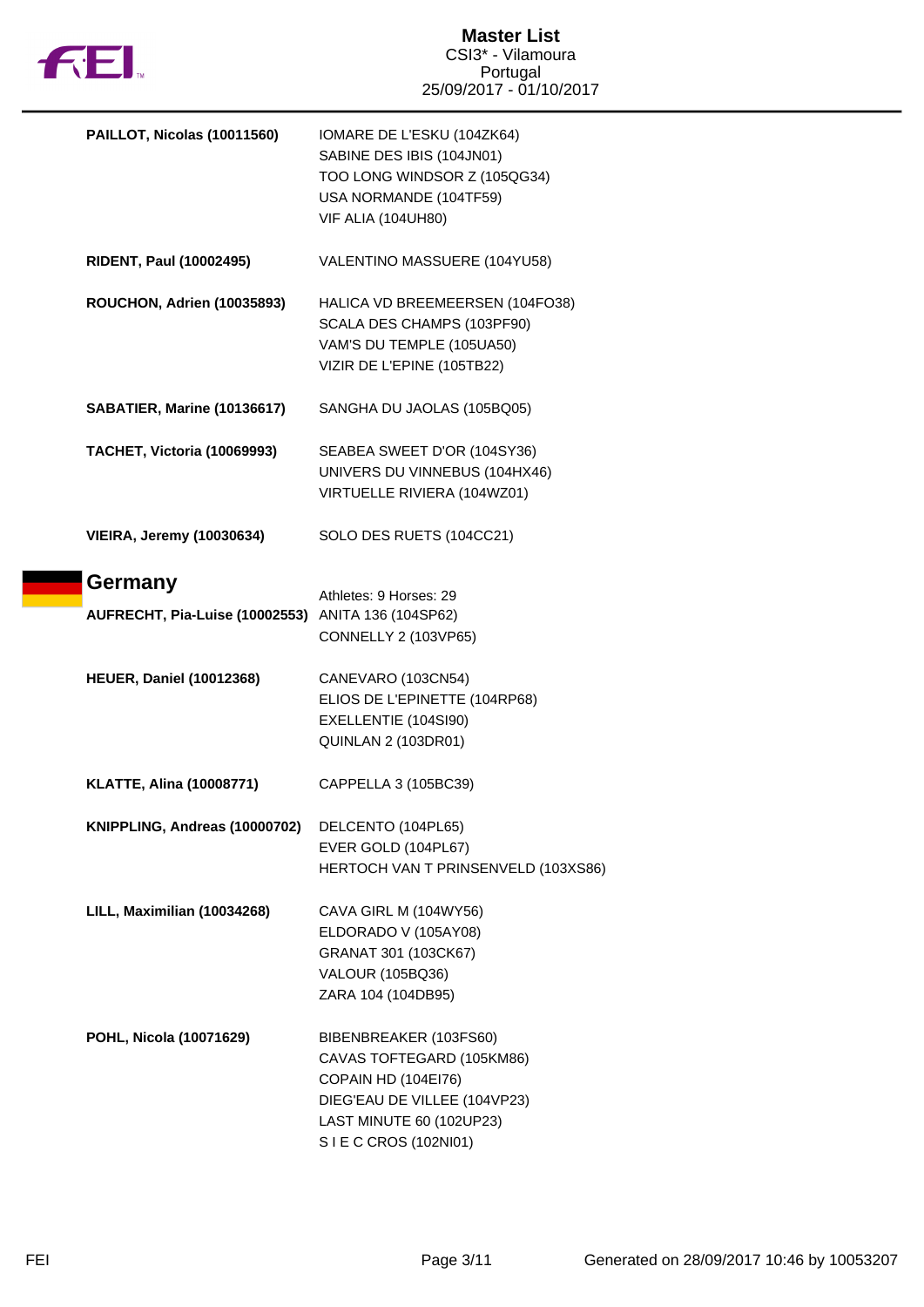|  | TΜ |
|--|----|

| <b>SCHWARZER, Anna (10075270)</b>                   | LORD FLY HIGH (104IR71)                                                                                                   |
|-----------------------------------------------------|---------------------------------------------------------------------------------------------------------------------------|
| <b>VON RÖNNE, Sören (10011412)</b>                  | CONRAD 119 (105JF55)<br><b>LUCA TONI 27 (104ES84)</b>                                                                     |
| <b>WILL, David (10054793)</b>                       | ALL IN 9 (104HS61)<br>CHILLERT BLUE (104TP20)<br>CHUCK BASS 2 (104YH49)<br>CRISPO (104IK00)<br>QUALTINUE (104LS92)        |
| SIZ Great Britain<br><b>ASTON, Chloe (10038086)</b> | Athletes: 18 Horses: 51<br>AMIGO T (103CU08)<br>CORNADO'S BOY RC (104NB75)<br>J ADORE VD KEIHOEVE (104TD64)               |
| <b>BURCHMORE-EAMES, Abbe</b><br>(10041001)          | BOOMING BLUE Z (103VP25)<br>CASTI ANEIRA (104EV44)<br>ELEONORA III (104EV46)                                              |
| <b>BURGESS, Jude (10093658)</b>                     | COMEBACK DE FREMIS (103VX20)                                                                                              |
| <b>CHARLES, Harry (10097879)</b>                    | CONTROE (103VN63)<br>SIECO (104QY19)<br>VALKIRY DE ZANCE (104XR79)<br><b>VICTOR (104CA96)</b><br>VIVALDI DU DOM (103ME29) |
| <b>CHARLES, Peter (10011414)</b>                    | ABC QUANTUM CRUISE (105BP23)                                                                                              |
| EARDLEY, Angela (10045874)                          | JESTA VAN DE NOORDHOEK (104EW59)                                                                                          |
| <b>GORNALL, Jamie (10134892)</b>                    | CARSTEN (102WF89)<br>CHRISTIAN 25 (103TJ61)                                                                               |
| <b>JONES, Aimee (10107012)</b>                      | <b>BIANCE BC (104SV54)</b><br>LILLY 483 (103WP76)                                                                         |
| <b>KELLY, Shannon (10074242)</b>                    | DSTUD ANNUSHKA (104KY55)<br>HI MISS COLIENE M (104DY27)<br>KLEVER BOY VAN HET BONTEHOF (104RP57)                          |
| MARSH, Jaime (10066203)                             | CANNAVARO BH (104CS40)<br>CASAKTIE (105PX82)<br>FAVALL (105TC12)                                                          |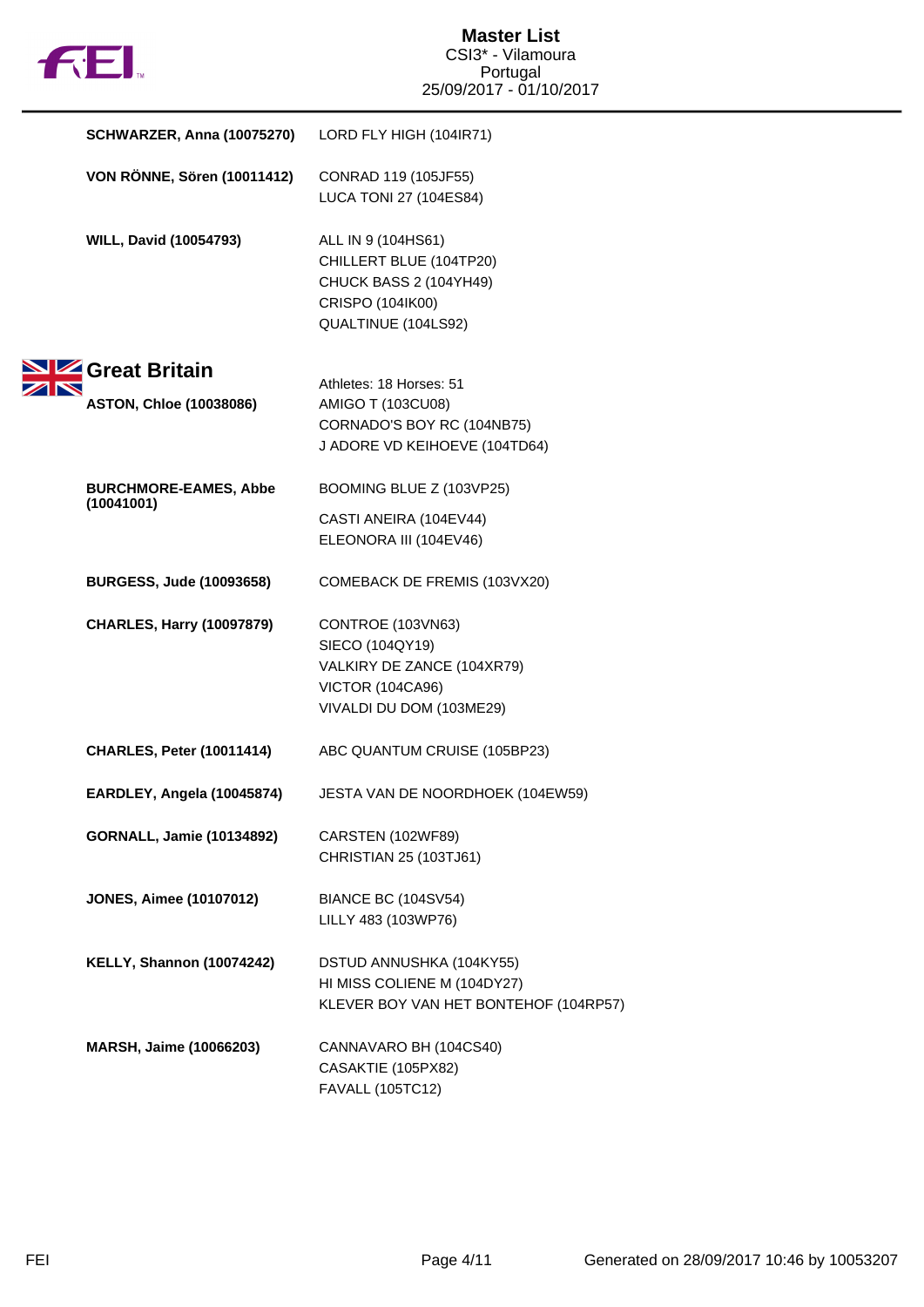

| MENDOZA, Jessica (10047109)                        | HORST VAN DE MISPELAERE (103ZP49)<br>KYARA VAN'T BREEZERHOF (105BZ74)<br>NP ZELAH (105QH52)<br>SAM DE BACON (103SL17)<br>WAN ARCHITECT (102MA12)              |
|----------------------------------------------------|---------------------------------------------------------------------------------------------------------------------------------------------------------------|
| NORMAN, Scarlette (10054888)                       | CHATEAU DE BRION QUAINTON (GBR41040)                                                                                                                          |
| NUTTALL, Harriet (10027068)                        | A TOUCH IMPERIOUS (103DI15)<br>DULF (103VH87)<br>GALWAY BAY JED (104MF73)<br>SILVER LIFT (103PA41)                                                            |
| <b>RENWICK, Laura (10015489)</b>                   | ALOTHAIN DE BLONDEL (105IC89)<br>BINTANG II (103LL90)<br>MHS WASHINGTON (104EX79)<br>UTRILLO DE BREVE (104HM66)                                               |
| <b>RIDENT, Alex (10009827)</b>                     | COME BACK (104SH43)<br>UCELLO MASSUERE (104MD70)                                                                                                              |
| <b>STOKER, Emma (10032050)</b>                     | TOWNHEAD ANNIE (103UQ66)<br>TOWNHEAD BALLULAH (104MD90)<br>TOWNHEAD CAMPUS (103JF24)<br>TOWNHEAD TALLULAH V (103DZ20)<br>TOWNHEAD TENDRESSE DU FORT (104AS42) |
| WHITAKER, George (10035406)                        | CHAPLINI (104WB43)<br>CREAM CARAMEL (104FU10)<br>FLIP (103RJ90)<br><b>NOTIS ME (105KI94)</b>                                                                  |
| WILLIAMS, Megan (10104519)                         | <b>JUICY (104EG63)</b><br>KINGDOM (102MS58)                                                                                                                   |
| <b>Ireland</b><br><b>KENNY, Darragh (10017246)</b> | Athletes: 3 Horses: 9<br>BENGTSSON (103CX87)<br>C'EST BEAU (104CO85)<br>CHAKITO (104BV76)<br>CHARMING FELLOW Z (104MM75)<br>SANDETTO (105CC28)                |
| <b>MARSHALL, Harry (10001565)</b>                  | BARCELONA (104EG68)<br>CHIROKKO M (104OQ96)<br>CLAUDIO (105KU41)                                                                                              |
| <b>SWEETNAM, Jeremy (10047541)</b>                 | SIR LANDAL JOTER (105IV70)                                                                                                                                    |
| <b>Italy</b>                                       | Athletes: 4 Horses: 14                                                                                                                                        |

H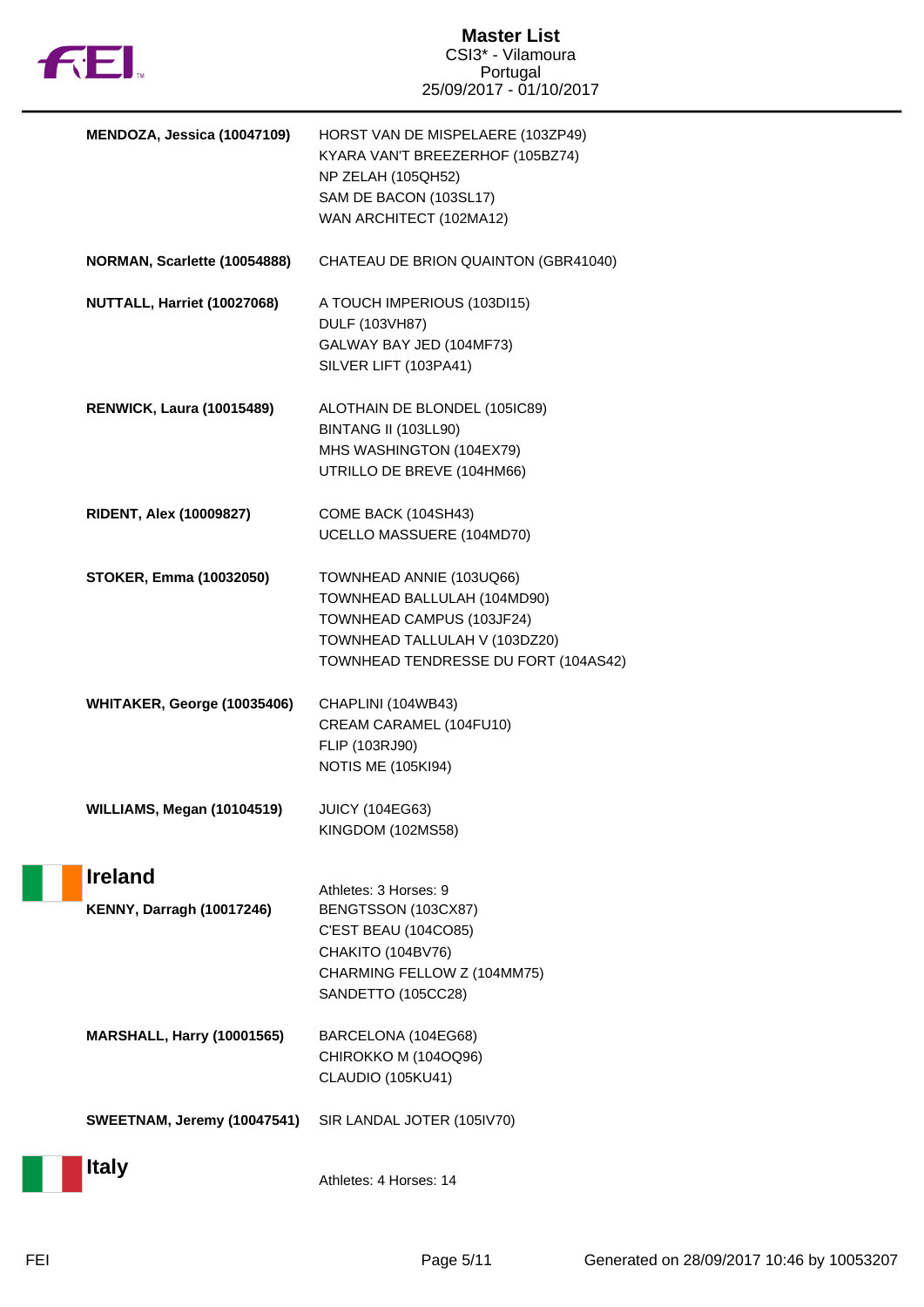

|    | BOTTANELLI, Marta (10016460)                   | CALETTO (104CW82)<br>CLINTISSIMA (103LC28)<br>FELICITY VAN DEN BISSCHOP (103CC15)<br>VESTHIGO Z (104MZ28)                                                                                     |
|----|------------------------------------------------|-----------------------------------------------------------------------------------------------------------------------------------------------------------------------------------------------|
|    | CIRIESI, Francesca (10029176)                  | CALL ME SPOCK (104NY49)<br>LITTLE LORD (105CW28)                                                                                                                                              |
|    | DE LUCA, Giuseppe (10047635)                   | CALEO 5 (103DM56)<br>EKLETRIX D.C. (104WH92)<br>KONTESSA FG (105ET19)                                                                                                                         |
|    | MONETA, Luca Maria (10002057)                  | CHESS (103MM83)<br>HEROLD N (104EE34)<br>PERCINE DREAM (103GR15)<br>VALDANO ROUGE (105IZ30)<br>VIKING DU BARY (104ST07)                                                                       |
| ري | <b>Mexico</b><br><b>HERNANDEZ ORTEGA, Jose</b> | Athlete: 1 Horses: 6<br>GRUPO PROM ABANDERADO (104AZ72)                                                                                                                                       |
|    | Alfredo (10007628)                             | GRUPO PROM ECLAIRE (104FN40)<br>GRUPO PROM ISIDOR CARCALETTO (104NU08)<br>GRUPO PROM JACK (NED42645)<br>GRUPO PROM JIVARO (104FH72)<br>GRUPO PROM URANUS D'OR (104IS49)                       |
|    | <b>Netherlands</b>                             | Athletes: 6 Horses: 25                                                                                                                                                                        |
|    | BRIL, Kim (10063599)                           | DONJA (105UM92)                                                                                                                                                                               |
|    | <b>BRIL, Roelof (10002667)</b>                 | ARLANDO (103VW74)<br>CUBA LIBRE (103VW81)<br>DIZZY LIZZY (104QB24)                                                                                                                            |
|    | BRUGGINK, Gert Jan (10011429)                  | CASPARO 26 (104EQ80)<br>CHABALA (105PE27)<br>CONBALOU (105QM98)<br>MISS FELICIA Z (105PE45)<br>PRIMEVAL EXTASE (105BT05)<br><b>VAMPIRE (102NW78)</b>                                          |
|    | <b>NOOREN, Lisa (10056878)</b>                 | DIENELLIE (104EQ51)<br>HOCUS POCUS DE MUZE (104WC55)<br>POSITANO (104QM04)<br>VDL GROEP CENTORA DE WALLYRO (103MW75)<br>VDL GROEP SABECH D'HA (103SU89)<br>VDL GROEP URANE DE TALMA (104NC93) |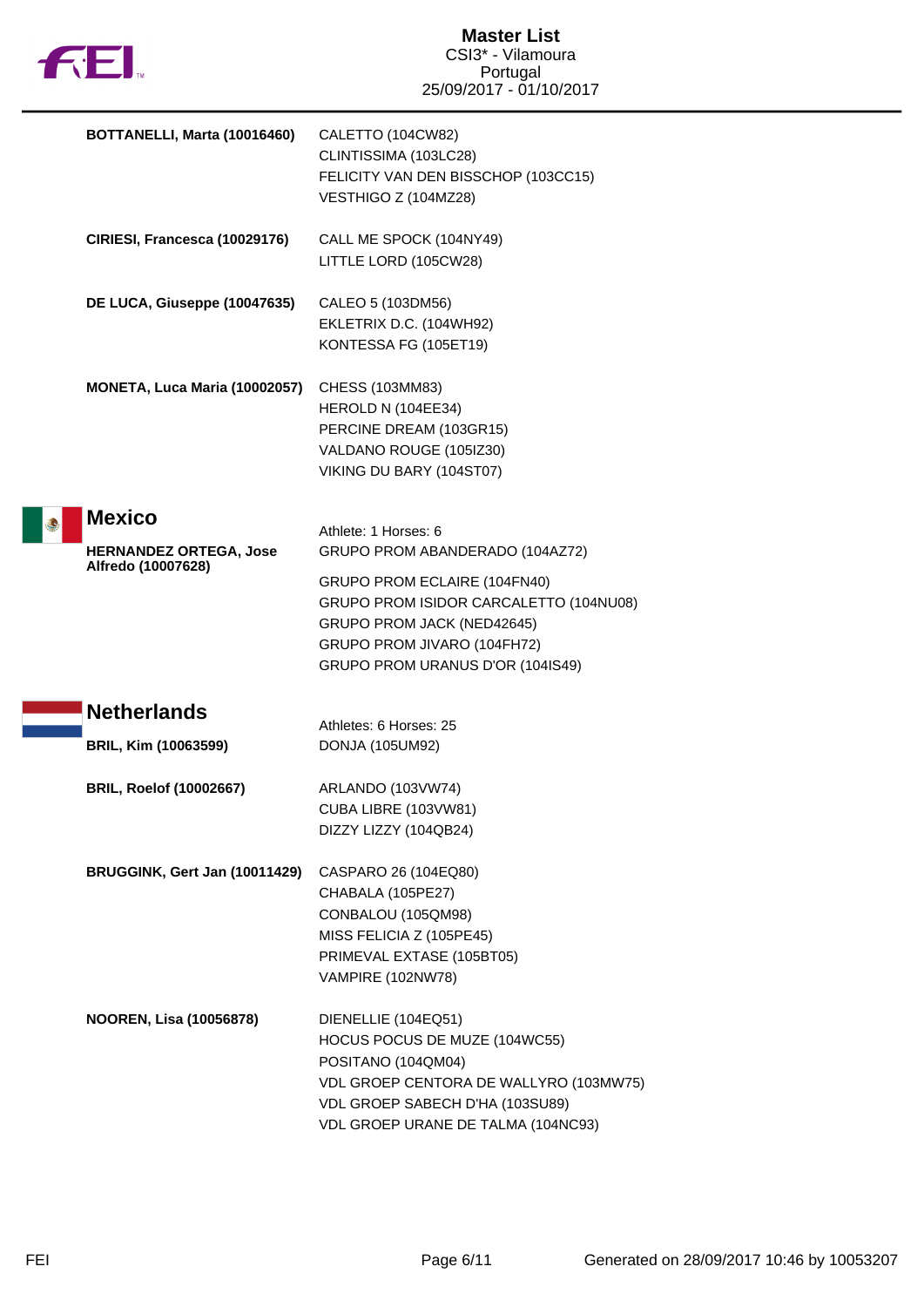|  | TМ |
|--|----|

| <b>THIJSSEN, Mel (10120322)</b>                                   | AMBLER GAMBLER (103CZ66)<br>BATISTUTA (104BB02)<br><b>ENJOY (104PT29)</b><br><b>ENRIQUE (105DJ10)</b>                                                                                                                                |
|-------------------------------------------------------------------|--------------------------------------------------------------------------------------------------------------------------------------------------------------------------------------------------------------------------------------|
| <b>THIJSSEN, Sanne (10097112)</b>                                 | BILLY PENNY (105BD76)<br>CARINJA 18 (104VO52)<br>ILYAS VAN DE MISPELAERE (105TL62)<br>NO FEAR VD TICHELRIJ Z (104NE13)<br>SARA GALOTIERE (103PW29)                                                                                   |
| <b>Norway</b><br>HATTELAND, Cecilie (10006742)                    | Athlete: 1 Horses: 5<br>BECORDIA (103MF07)<br>CALIMERA (105AR90)<br>COUGAR Z G&C (104MA04)<br>FOR WINNING TR (103RN18)<br>LA CARINA Z (105CC24)                                                                                      |
| <b>Portugal</b><br><b>ALMEIDA, António Matos</b><br>(10037763)    | Athletes: 35 Horses: 75<br>DELTA C.N. (105MD82)<br>IRENE VAN DE KWACHTHOEVE (103OJ51)<br>NIKEL DE PRESLE (FRA45479)<br>RADJA DE B'NEVILLE (103MK22)<br>SERKO DE LA BROSSE (103WW86)<br>ULENA MAIL (105AF70)<br>VIVEDDYSTAR (105EG91) |
| CARVALHO, Hugo (10001621)                                         | EXTRAORDINER (104UC88)<br>VICHY DU PUITS (104RF04)                                                                                                                                                                                   |
| CHUVA, Joao (10000474)                                            | ANTONIO (103DA05)                                                                                                                                                                                                                    |
| <b>CORNEMILLOT, Carolina</b><br>(10095445)                        | CARSEY Z (103AX14)<br>ISELA DEL MASET (104KK48)                                                                                                                                                                                      |
| <b>ELIAS DA COSTA SANTANA</b><br><b>FERNANDES, Ana (10023907)</b> | ATILA (103EO24)<br>CHADSTON (104UY08)                                                                                                                                                                                                |
| ESCUDEIRO, Jorge (10133301)                                       | ERIKA VAN DE ZUUTHOEVE (103EO21)                                                                                                                                                                                                     |
| FAUSTINO, Alexandre (10112005) BENHUR DE SALINAS (104NK94)        |                                                                                                                                                                                                                                      |
| <b>FERNANDES, Luis Silva</b><br>(10041947)                        | QUIDARCO Z (103NL60)                                                                                                                                                                                                                 |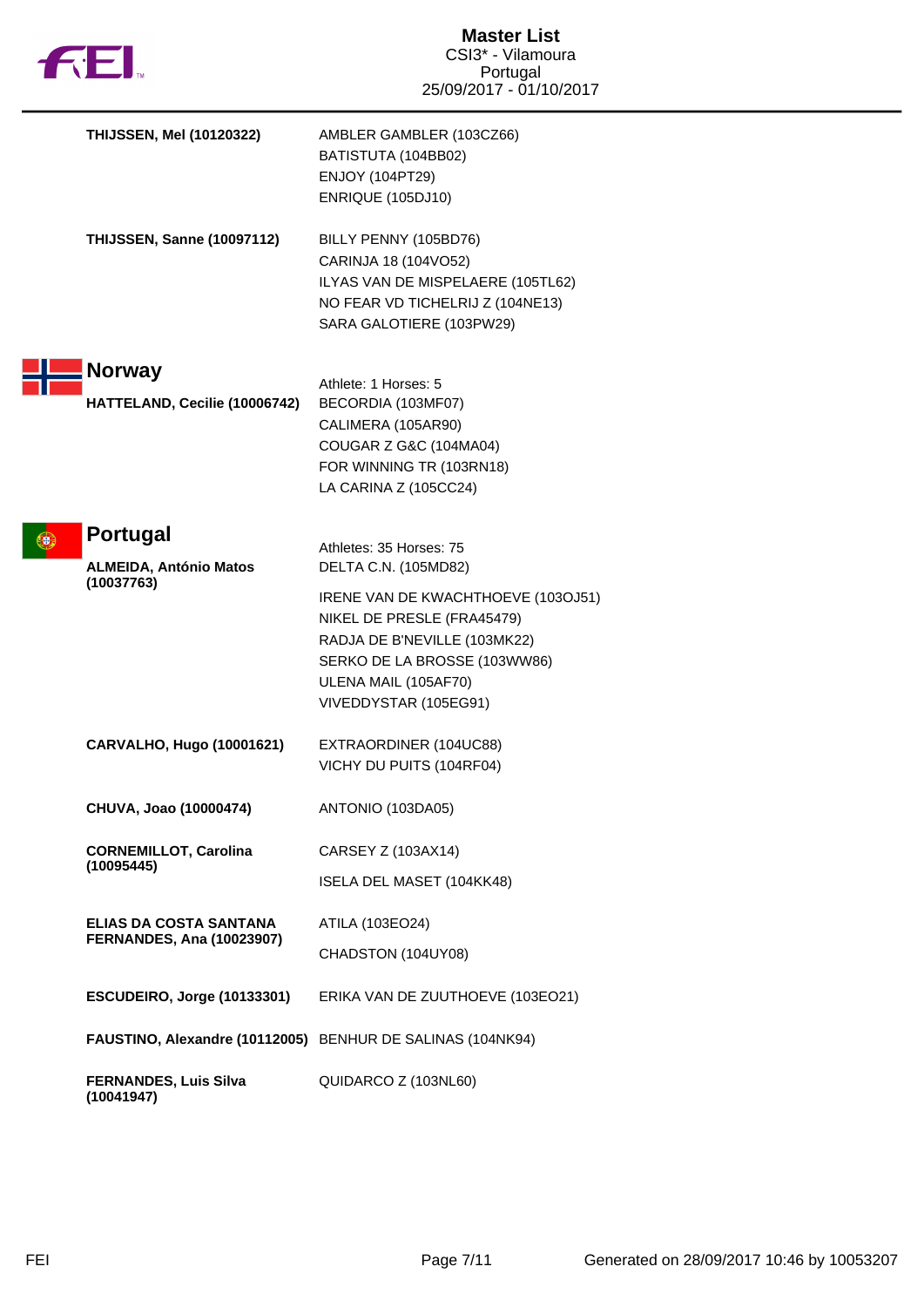

| <b>FERNANDES, Mario Wilson</b>                       | DIAMANT DE FLOBECQ Z (104PX76)                                          |
|------------------------------------------------------|-------------------------------------------------------------------------|
| (10011635)                                           | JOLY COEUR VAN HET KRIEKENHOF (104FP09)<br>TIDELIO DES NAUVES (104LR47) |
| FERREIRA PINTO, Sara (10002733) DARKO-EQD (BEL40812) | FAST FORWARD (103KD97)                                                  |
| <b>FRUTUOSO DE MELO, Antonio</b><br>(10009411)       | ANANAZ (102WJ91)                                                        |
|                                                      | CHASSANA (104EW96)                                                      |
| <b>FRUTUOSO DE MELO, Marina</b><br>(10007782)        | CANTANO (USA42621)                                                      |
|                                                      | FIRST CLASS (104QP85)<br>GRUPO PROM CALABIS (103JL67)                   |
| <b>GOMES, João Pedro (10054979)</b>                  | <b>FONKA (104EE47)</b><br>MALAVALETTO P (105UA62)                       |
| <b>GONÇALVES, Luis Sabino</b><br>(10011416)          | ACHEO DI SAN PATRIGNANO (104FR92)                                       |
|                                                      | HERMES VAN DE VROMBAUTSHOEVE (105JI47)                                  |
|                                                      | HILDE IMPERIO EGIPCIO (104HI67)<br>TECK DE RIVERLAND (104DZ50)          |
|                                                      | VEGAS DU CHAI (105CS00)                                                 |
|                                                      | VOLVER DE LA VIGNE (104PQ75)                                            |
| LIBANO MONTEIRO, Maria Do<br>Rosário (10043098)      | ARAGORN 94 (104EJ39)                                                    |
| <b>MAIO LUIS, Leonel Carmo</b><br>(10098089)         | MONALISA LS (MEX40447)                                                  |
|                                                      | ZARZA LITHYA (103GI03)                                                  |
|                                                      |                                                                         |
| MARQUILHAS, João (10024782)                          | CALLAS EQUIGENNE (103OJ29)                                              |
|                                                      | LOBETTO Z (104PU53)                                                     |
| <b>MELLO, Joana (10021311)</b>                       | SEIGNEUR DE LA HAILLE BAUDE (FRA47225)                                  |
| <b>NETTO DE ALMEIDA, Eduardo</b><br>(10023698)       | CHADRICK (103ND76)                                                      |
| <b>NUNES, Mariana Campos</b><br>(10118515)           | QUONTENDER (103WR58)                                                    |
| PINTO, Gonçalo Ribeiro                               | ALCATRAZ (105DE90)                                                      |
| (10069197)                                           | VIRTUOSE DES BICHES (104WY61)                                           |
| PORTELA DE MORAIS, Martim<br>(10002196)              | INCO VAN DEN BISSCHOP (104BX26)                                         |
| ROCHA, Francisco (10011397)                          | C BERRIZ Z (103DX83)<br>CASPAR CB (103QA92)                             |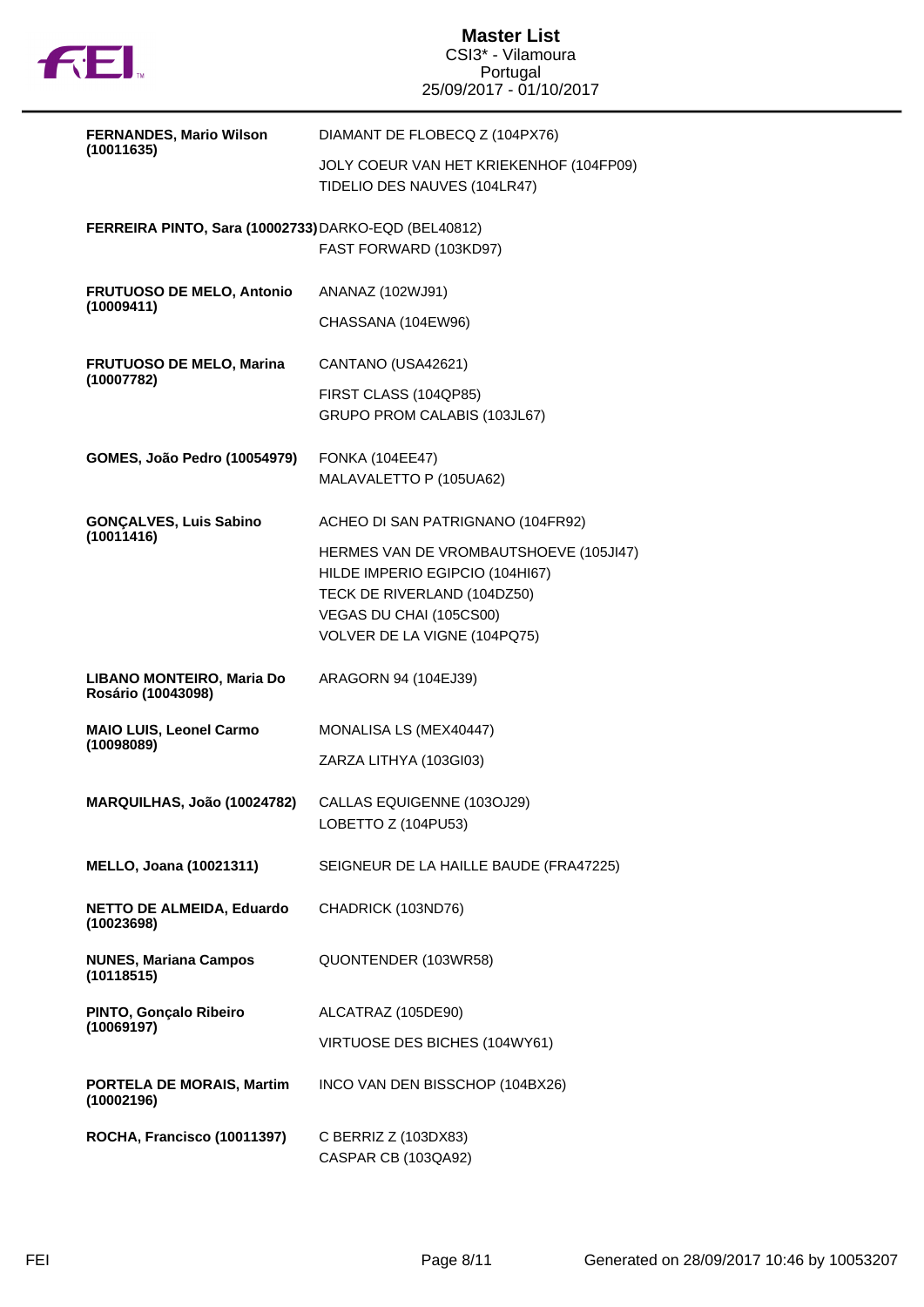

| ROCHA, Rafael Dinis (10046681)                                              | GEE P (103IV40)<br><b>WILLIS W (105RU76)</b>                                                                                                                    |
|-----------------------------------------------------------------------------|-----------------------------------------------------------------------------------------------------------------------------------------------------------------|
| <b>RODRIGUES, Luis Lopes</b>                                                | ACTRESS (102OQ61)                                                                                                                                               |
| (10048808)                                                                  | ZANDOR (102VY01)                                                                                                                                                |
| ROMAO, Duarte (10013379)                                                    | CIGONDA (104DU90)<br>UPERCUT D'AJON (104KI19)<br>UTOPIE D'BONNEVILLE (104GF31)<br>VAL LES PARTS (104YG79)                                                       |
| ROSADO, Guilherme Lucas                                                     | FRIZZLE ZIZZLE (105MY80)                                                                                                                                        |
| (10115601)                                                                  | UP DU SALBEY (104PQ32)                                                                                                                                          |
| ROUS, Fátima (10137431)                                                     | FAST S (105AX67)<br>SPHINX DE SAND (104YV83)<br>TANJA VAN ERPEKOM Z (103JK42)                                                                                   |
| <b>SABINO, Francisca Felix</b><br>(10115807)                                | BERNELLA (103WG95)                                                                                                                                              |
| <b>SANTOS GAIOLAS, Artur De Assis CASALCO (104FN94)</b><br>Grade (10131831) |                                                                                                                                                                 |
| <b>SEABRA, Duarte (10004022)</b>                                            | AXELLE M Z (105AK22)<br>TANITA DE GALESTE (103YQ37)<br>TWIX V OVERIS Z (104NO34)<br>VIP DE CLAMENS (104ZB54)                                                    |
| <b>TAVARES, Hugo (10024049)</b>                                             | CHILHAC DE MACHECO (104JN16)<br>CONCORDE DA ANOBRA (103MZ91)<br>KISS DE SOBRAL DA COSTA (105HK66)<br>PHEBUS DU FIEF (102VB96)<br>TAITTINGER DE ALTUBE (104CY73) |
| <b>VASCONCELLOS, Diana</b><br>(10066972)                                    | EDESA'S REQUIN (BEL42683)                                                                                                                                       |
| <b>VAZ GUEDES, Francisca</b><br>(10056255)                                  | CENTALOUETTE (105BG08)                                                                                                                                          |
| <b>VIANA, Miguel (10009420)</b>                                             | JORDEN VAN DE KRUISHOEVE (104FZ00)                                                                                                                              |
| <b>Spain</b>                                                                | Athletes: 3 Horses: 4                                                                                                                                           |
| ASLA TESTAS, Paula (10045254)                                               | CHIVAS REGAL DU RUISSEAU Z (105EV36)                                                                                                                            |
| <b>LLANTADA COSSE, Ines</b><br>(10108109)                                   | TENTATION DES SABLES (105UQ02)                                                                                                                                  |

瓣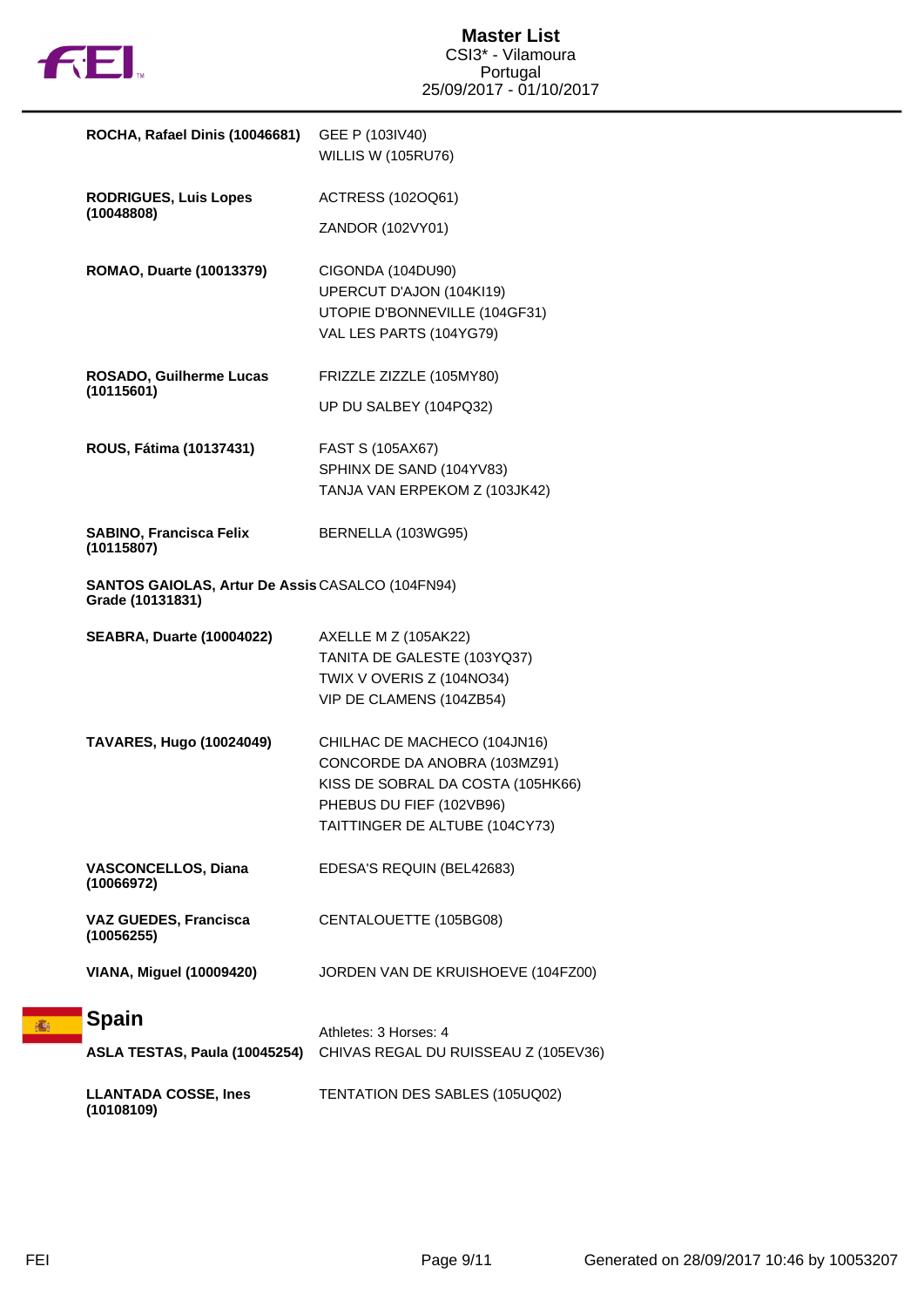|  | M |
|--|---|
|  |   |

|                    | <b>MATEOS BERNALDEZ, Pedro</b>                         | FOREHAND B F Z (105MK41)                                                                                                                                                                                                           |  |
|--------------------|--------------------------------------------------------|------------------------------------------------------------------------------------------------------------------------------------------------------------------------------------------------------------------------------------|--|
| Antonio (10012228) | UELEM CROZE (105CR12)                                  |                                                                                                                                                                                                                                    |  |
|                    | <b>Sweden</b><br>HELLSTRÖM, Jacob (10056071)           | Athletes: 5 Horses: 19<br>HANSA KREDIT OBELIX (103NB93)<br>J-BOSTON S.E (105MX76)<br>JUS D'ORANGE VAN'T BISTHOF (105IJ24)<br>SILBER SKY F (103XB43)                                                                                |  |
|                    | <b>KARLSSON, Irma (10059474)</b>                       | BALAHE (103AM09)<br>CHACCO STARA (105BX95)<br>CHACCONU (105BY06)<br>IDA VAN DE BISSCHOP (104IN08)<br><b>STARLING 7 (103ME51)</b>                                                                                                   |  |
|                    | LICKHAMMER, Erika (10008468)                           | BONAIRE (103YW60)<br>CORNYDOR (104QX57)<br><b>EDETTE (105IR75)</b><br>HIGH NITRO (105EK18)<br>ISAURA VAN DE MARQUETTE (104MO22)<br>MALIBOU HEART (104GT41)<br>TOUPIE DU QUESNOY (104BZ12)                                          |  |
|                    | <b>TENFÄLT, Arvid (10075834)</b>                       | CHARMA (105CS33)                                                                                                                                                                                                                   |  |
|                    | <b>ZETTERMAN, Alexander</b><br>(10009577)              | <b>CORDALIS 8 (104IC78)</b><br>MAGIC ANGEL (104RR16)                                                                                                                                                                               |  |
|                    | <b>Switzerland</b><br>BUSSMANN, Evelyne (10073271)     | Athlete: 1 Horses: 4<br>FLEURY D'AVELINE CH (103RK76)<br>LORINON D'AVELINE CH (104TH18)                                                                                                                                            |  |
|                    |                                                        | THAT'S ME 6 (104AK19)<br>VIRTUOSO SEMILLY (104RZ28)                                                                                                                                                                                |  |
|                    | <b>Ukraine</b><br>ONYSHCHENKO, Oleksandr<br>(10016030) | Athlete: 1 Horses: 8<br>ALLEGRO (104QY43)<br>CLAYTON 31 (103NG12)<br>DINERO DE LAUBRY (102SX55)<br><b>FARNELL (105BF18)</b><br>GABBIANO 11 (103YF62)<br><b>KECHA ST (105CO60)</b><br>LUNIKO (104RZ39)<br>TEAVANTA II C Z (103ZZ96) |  |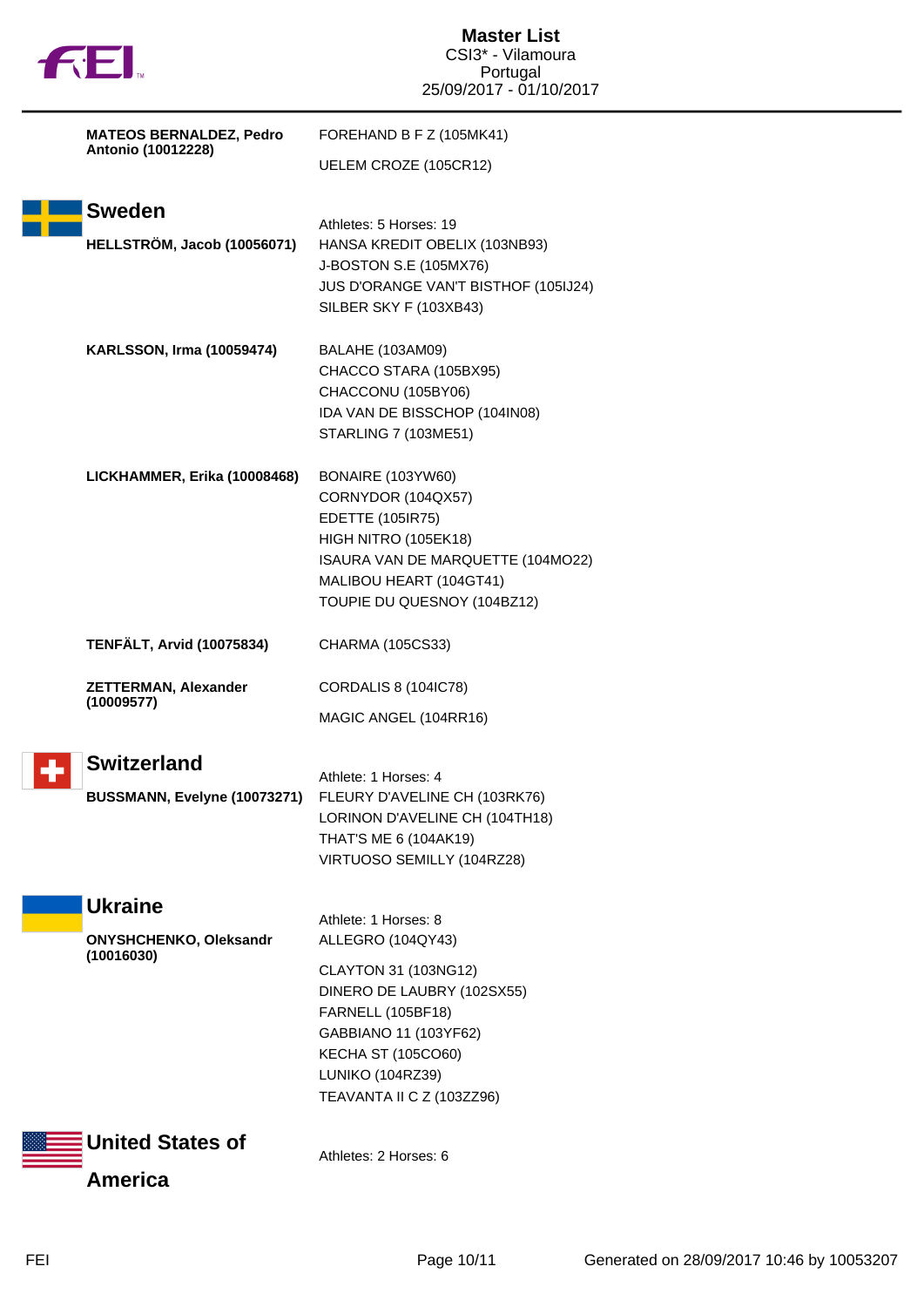

| JOOST, Annabel (10097191)          | CAYENNE 122 (102YE33)<br>LETKISS 20 (103CI40)<br>PRIMUS VOM NEUMUEHLER HOF (104ZZ74)<br>STAKKATO ROUGE (103GH19) |
|------------------------------------|------------------------------------------------------------------------------------------------------------------|
| <b>MC CAHILL, Kerry (10119027)</b> | IMPORTANT DE MUZE (104QO05)                                                                                      |

VATSON SITTE (103JX27)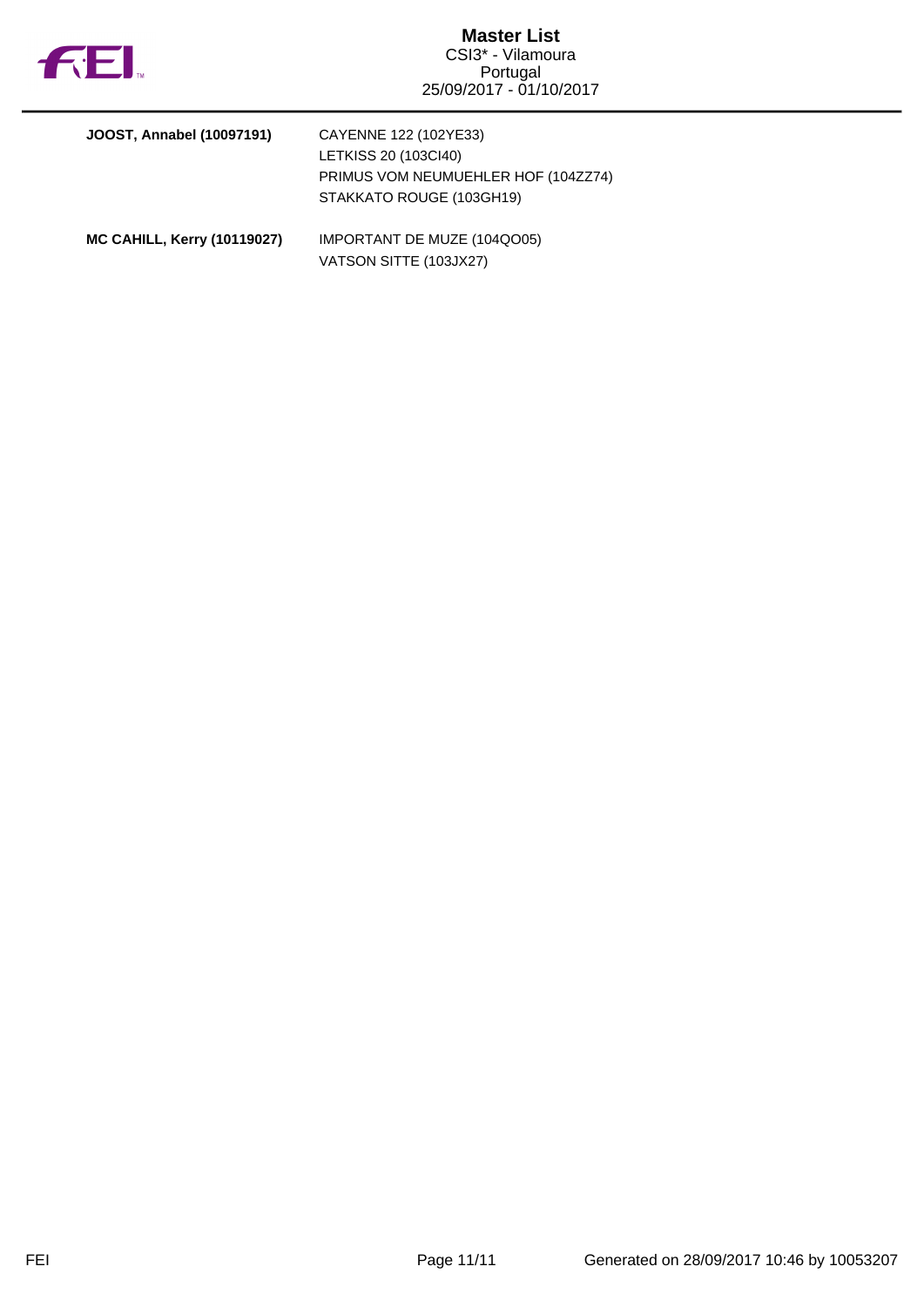

**Belgium** Athlete: 1 Horse: 1

| <b>HEYRMAN, Chloe (10117353)</b>                                        | QUIDAMS RUBENBOS S Z (104HN41)                                                                     |
|-------------------------------------------------------------------------|----------------------------------------------------------------------------------------------------|
| <b>Brazil</b><br>SAYÃO DA SILVA, Gilberto<br>(10133049)                 | Athlete: 1 Horses: 3<br>BEST WISHES (103CG42)<br>CHOUFF Z (104QJ52)<br>IRIS VAN T HOFKEN (103YN90) |
| <b>Dominican Republic</b><br>PELLERANO, Rogelio (10063870)              | Athlete: 1 Horse: 1<br>TEMPORELLE DE FRITOT (103YX11)                                              |
| <b>France</b><br>DAUZIER, M Charlotte (10094399) EBBADYA HERO (104PW38) | Athlete: 1 Horse: 1                                                                                |
| SIZ Great Britain<br>DONALD, Morgan (10155546)                          | Athletes: 4 Horses: 5<br>GALEXTA B (105SY74)                                                       |
| EARDLEY, Angela (10045874)                                              | ECLIPSE II (105AV82)<br>FORRELLA T.S. (105MB64)                                                    |
| <b>KELLY, Shannon (10074242)</b>                                        | KIRA VAN'T VENNEHOF (105AS54)                                                                      |
| LLOYD, Tom (10147426)                                                   | DIADOR Z (105MH63)                                                                                 |
| <b>Ireland</b><br>SWEETNAM, Jeremy (10047541)                           | Athlete: 1 Horse: 1<br>JOLIEN VAN DORPERHEIDE (105BR56)                                            |
| <b>Italy</b><br><b>KUZNIK, Nora (10041801)</b>                          | Athletes: 4 Horses: 5<br>STALLONE (104PY90)                                                        |
| LORO, Maria Ida (10142496)                                              | TADI (103WG81)<br>TINKA'S RIVERLAND (105GE08)                                                      |
| <b>MANCINI, Giulia (10158059)</b>                                       | ALMADEKER (105UO33)                                                                                |
| STEVANATO, Sandra (10074413)                                            | VADIAM'S DE FLY (105LX57)                                                                          |
| <b>Netherlands</b><br><b>NOOREN, Lisa (10056878)</b>                    | Athletes: 3 Horses: 3<br>VDL GROEP CHARISMA Z (104MQ71)                                            |
| <b>THIJSSEN, Mel (10120322)</b>                                         | <b>FALINA E (105TW02)</b>                                                                          |

Countries: 14 Athletes: 33 Horses: 43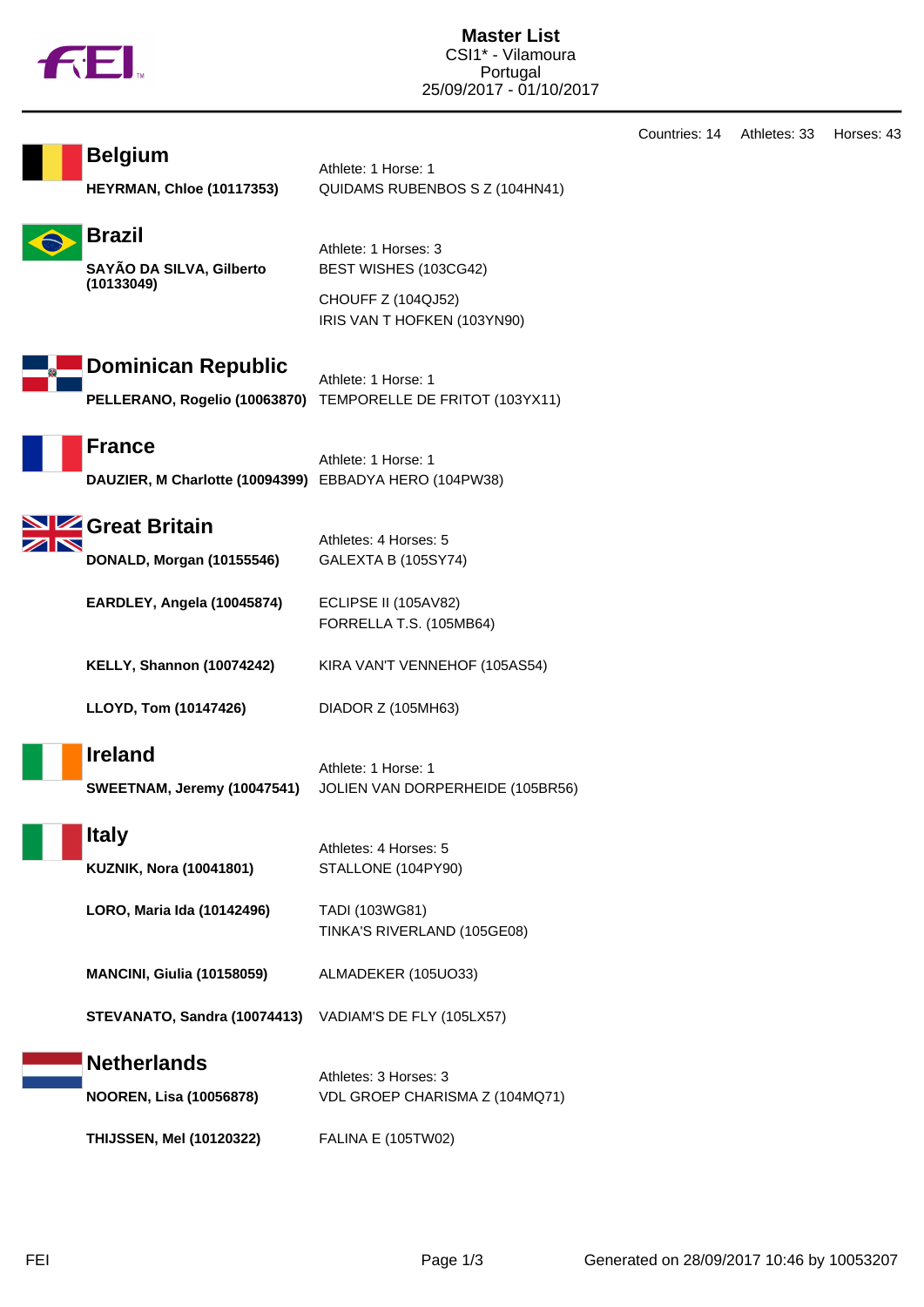

| <b>THIJSSEN, Sanne (10097112)</b>                   | DIOR P Z (105HT18)                                                               |
|-----------------------------------------------------|----------------------------------------------------------------------------------|
| <b>Norway</b><br>HATTELAND, Cecilie (10006742)      | Athlete: 1 Horse: 1<br>WILL (105MH40)                                            |
| Portugal                                            | Athletes: 11 Horses: 14                                                          |
| BICA, Inês (10158368)                               | TALLULAH 7 (103WP41)                                                             |
| CAIXINHA, Leonor (10158706)                         | QUEZAC D'YSIEUX (103AD54)                                                        |
| COUTO, Marta Alegria (10114987) HAVANA LV (104RA09) |                                                                                  |
| ESCUDEIRO, Vasco (10133302)                         | CHASSE SPLEEN Z (103UV22)                                                        |
| <b>MAIO LUIS, Leonel Carmo</b><br>(10098089)        | CAGLIARI Z (105QW00)                                                             |
| <b>MARQUES, Daniela Santos</b><br>(10103452)        | <b>BILL (103LR09)</b>                                                            |
| <b>MELO PINTO, José (10044471)</b>                  | EGLANTINE (103UB59)                                                              |
| <b>OLIVEIRA, Marco Valente</b><br>(10024951)        | FRIEND (105MY81)                                                                 |
|                                                     | UPERCUT KERVEC (104HW69)                                                         |
| <b>QUEIROZ PEREIRA, Lua</b><br>(10021304)           | EDEN DE L'EDEN (103OP32)                                                         |
|                                                     | GALLUCCIO (105CK68)<br><b>VOSCO HOY (104MT50)</b>                                |
| RAPOSO, Mariana (10155242)                          | FAVORIET (102UT69)                                                               |
| <b>VAZ GUEDES, Francisca</b><br>(10056255)          | C. GRAND CANYON Z (105BU31)                                                      |
| <b>Spain</b>                                        | Athlete: 1 Horse: 1                                                              |
| <b>LUACES JIMENEZ, Joaquin</b><br>(10013608)        | DARK NIGHT DC (105BY14)                                                          |
| <b>Sweden</b>                                       | Athlete: 1 Horse: 1                                                              |
| <b>ZETTERMAN, Alexander</b><br>(10009577)           | BELLE AMIE MOON (105LA61)                                                        |
| <b>Switzerland</b>                                  |                                                                                  |
| LATECOERE, Sancie (10116738)                        | Athlete: 1 Horses: 2<br>RAGAZZA DU FOREZAN (103FZ05)<br>SAINT PELLERIN (104NI08) |